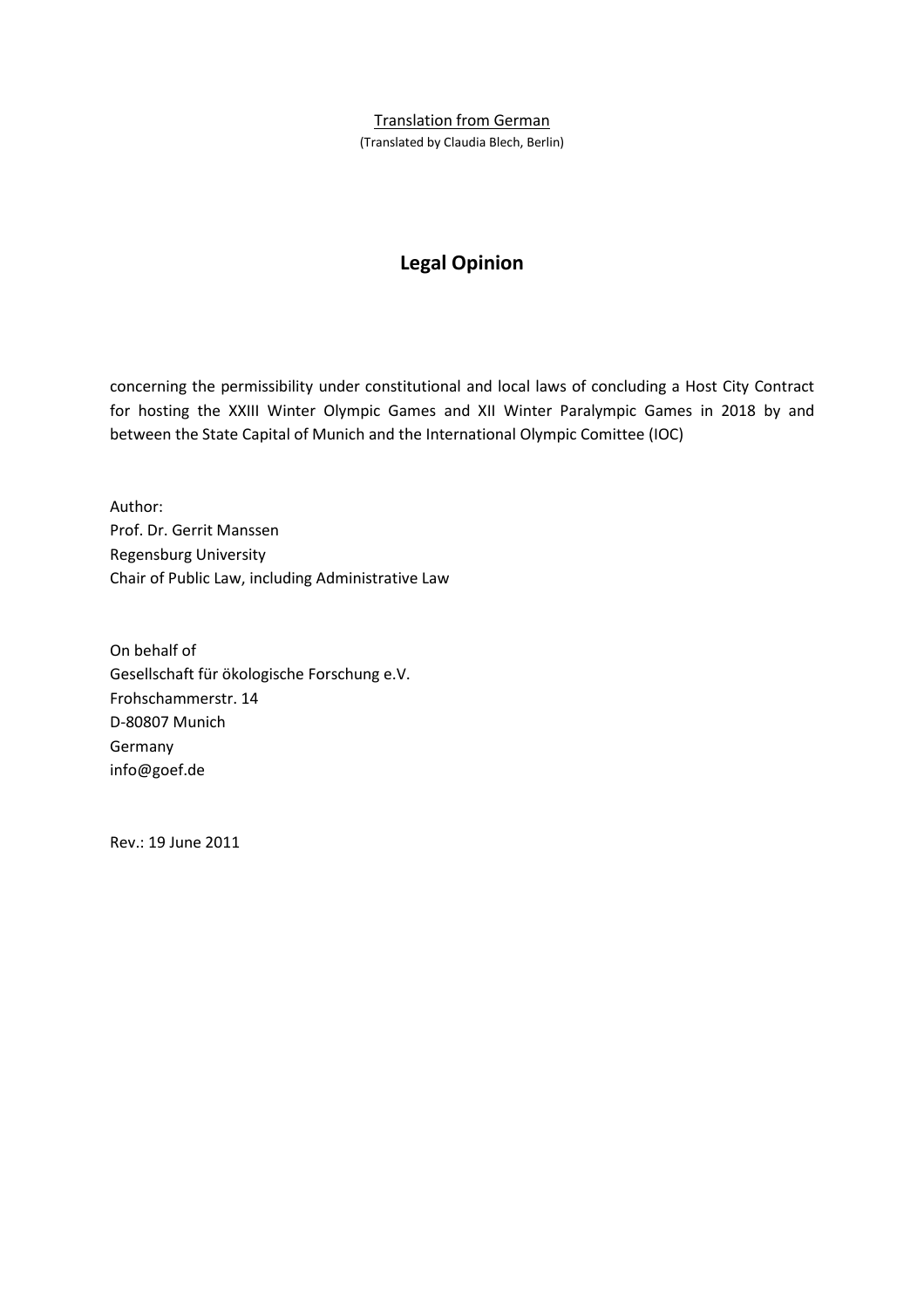### **1. Subject of the opinion**

The State Capital of Munich (hereinafter referred to as "the City"), supported by the Federal Republic of Germany, the Free State of Bavaria, the Market of Garmisch-Partenkirchen, the Administrative District of Berchtesgadener Land, and the German Olympic Sports Confederation (Deutscher Olympischer Sportbund, DOSB), applies for hosting the XXIII Winter Olympic Games and XII Winter Paralympic Games in 2018 (hereinafter referred to as "the Games"). This application requires the willingness of the State Capital of Munich to enter into a so-called Host City Contract (hereinafter referred to as "the Contract" or, in connection with contract passages cited, "HCC") with the International Olympic Committee (IOC) and the National Olympic Committee (NOK, with the DOSB being the NOK in Germany). This Contract provides for the City to plan, organise, and hold the Games. The terms of the Contract will be specified by the IOC and can by modified by the IOC unilaterally until the Contract has been signed. The Contract is to be treated confidentially (Para. XII. 18. HCC). Therefore, the legal and political review is based on draft contracts. The present opinion is based on a draft contract dated 8 July 2010.

Pursuant to the Contract, the City assumes wide-ranging organisational, financial, and non-financial obligations. To prevent the City's application for hosting the Games from being foredoomed to fail, the City has to accept the draft contract submitted by the IOC as it is. The Contract is a contract under private law and is not tuned to German national law. In fact, Swiss law is declared applicable (XII. 20. HCC).

The question of whether or not the City is allowed under German law to enter into the Contract and whether or not the regulatory authorities should take action against concluding the Contract or should refuse to give their approval, if required, is the subject matter of this opinion. This opinion focusses on the questions listed below:

- Is the conclusion of such a contract part of the City's own scope of action (Art. 7, 57 of the Bavarian Municipal Code - Bayerische Gemeindeordnung, BayGO, Art. 83 (1) of the Bavarian constitution - BV)? If not, would concluding the Contract only be admissible on a special legal basis within the assigned scope of action (Art. 8, 58 BayGO, Art. 83 (3) BV)?
- Is the conclusion of the Contract consistent with the budgetary principles stipulated in the Bavarian municipal code (Art. 61 BayGO, Art. 72 BayGO)?
- Would the conclusion of the Contract be subject to approval and approvable?
- Are the regulatory bodies authorised and obliged to take legal supervisory measures against the City after due assessment of the circumstances?

Questions not specifically related to local law (financial consequences to the Free State of Bavaria and the Federal government, reservations against the Games for ecological reasons) are not subject of this opinion. Due to time constraints, we were unable to look into the question of whether or not the City's behaviour violates the requirement for transparency, which is stipulated in the Bavarian municipal code (Art. 52 BayGO). A sign of such a violation could be that, at the IOC's will, the City is treating the draft contracts confidentially without any good reasons for this being identifiable. Notably, the terms of the Contract cannot be accessed on the City's web page. Apparently, the City wants to avoid any public discussion on the terms of the Contract. If there were a violation of Art. 52 BayGO, decisions taken by the city council to approve the conclusion of the Contract would be ineffective.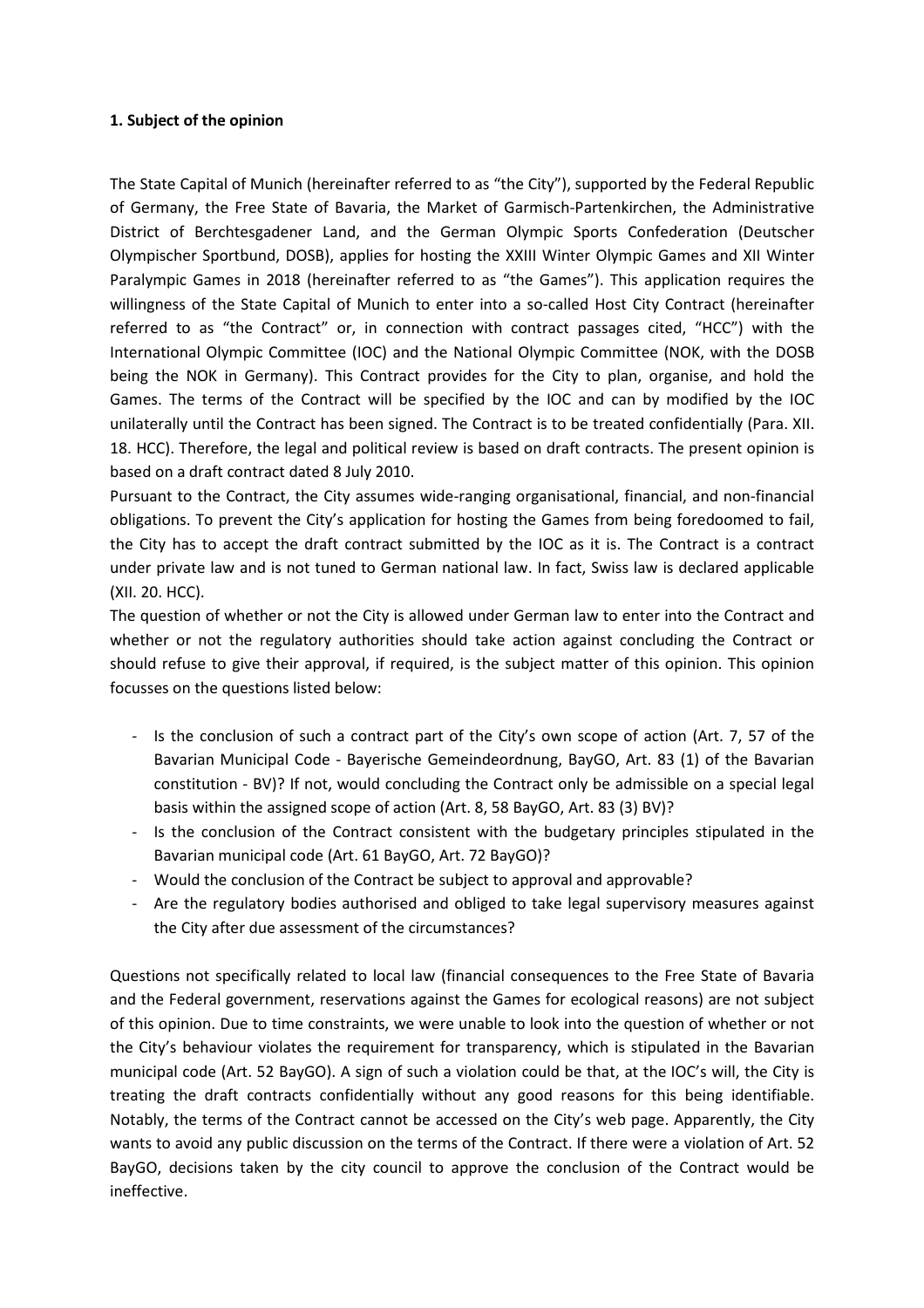For some time, the Bavarian Higher Administrative Court (Verwaltungsgerichtshof, VGH) has increasingly emphasised the particular importance of the principle of publicity to democratic openness and decision-making processes in the municipalities (see *BayVGH,* judgement dated 26 January 2009, BayVBl. 2009, 344 et seq.; *Widtmann/Grasser/Glaser,* Bayerische Gemeindeordnung (Bavarian Local Law), Art. 52 GO marginal no. 14, loose-leaf edition (rev.: May 2010)).

# **B. Application for the Games and the City's own scope of action**

### **I. Statement of the problem**

Basically, the City as a local authority may only act within its area of legal responsibility. Pursuant to rulings made by the German Federal Constitutional Court (Bundesverfassungsgericht, BGH), matters of local communities include needs and interests grounded in or specifically related to the local communities, i.e. which are shared by the inhabitants because such needs and interests are related to the communal life of the people living in the municipality.

Cf. BVerfGE 8, 122/134; 52, 95/120; 79, 127/151.

Usually, it is understood that the promotion of sports, including hosting of major sporting events, within the territory of a municipality, is part of the local authority's own scope of action acc. to Art. 7 GO.

As for the integration of the promotion of sports in the broadest sense into the municipality's own scope of action see *Brych,* Möglichkeiten und Grenzen der gemeindlichen Förderung des Berufssports aus rechtlicher Sicht (Opportunities and Limits of the Promotion of Professional Sports by the Municipalities from a Legal Point of View), Thesis, Regensburg, Germany, 2004, p. 40 et seq.

Art. 7 GO reads as follows:

"Matters of the municipalities' own concern

(1) The municipalities' own scope of action includes all matters of the local community (Art. 83 (1) of the constitution).

(2)  $^1$  The municipalities exercise their own discretion in matters falling within their own scopes of action. <sup>2</sup> They are bound by legal provisions only."

The guaranteed right to regulate all local affairs on their own responsibility, which is granted to the municipalities and protected by Art. 28 (2) 1 of the German Basic Law (Grundgesetz, GG), is only applicable "within the limits prescribed by the laws". The areas of responsibility of the municipalities and, thus, the City are mainly subject to the legal allocation of powers and responsibilities. Matters assigned to other public authorities by virtue of law do not fall within the municipalities' own scopes of action.

BVerwGE 87, 228/230.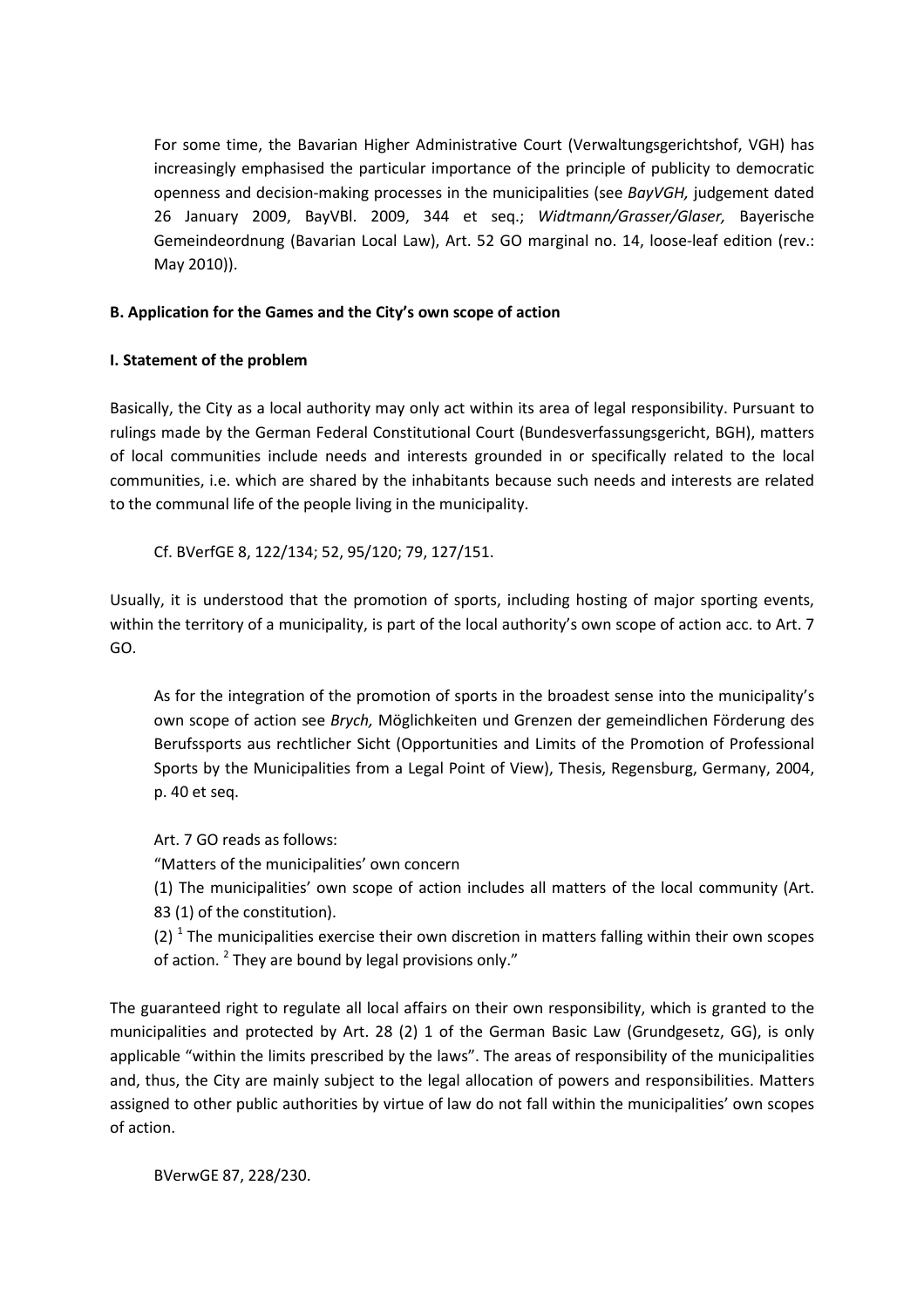#### **II. Terms of the contract which are questionable as to the site (Examples)**

The HCC includes several provisions which, by far, go beyond the matters of the City's own scope of action:

- I. 7. The City is jointly and severally liable for all obligations assumed or commitments made by any national, regional, or local authority towards the IOC (as well as all promises made by the NOK and the bidding committee). Apparently, this is not permitted. Each public authority is authorised to act and make promises towards the IOC within its area of responsibility only. The City may not commit itself to keep promises made by the state government or the Federal government within their areas of responsibilities.
- I. 11. The Olympic identity and accreditation card is to give its holder the right to enter and stay in the host country. Holders of these documents will be exempted from all labour lawrelated restrictions applicable acc. to the laws of the Federal Republic of Germany. Evidently, entry into the territory of the Federal Republic of Germany (and, thus, into the whole Schengen area) is none of the matters to be dealt with by the City of Munich but by the Federal government and the Federal police (see Art. 2 of the German Federal Police Act (Bundespolizeigesetz, BpolG). Both the law relating to residence (Art. 74 (1) 4 GG) and the labour law (Art. 74 (1) 12 GG) are subject to the Federal government's legislative power.
- I. 12. Entry formalities for certain employees, goods, and animals: Same as for I. 11. These matters are in no way part of the City's own scope of action.
- II. 4. e) Invitations or accreditations in connection with the Games may not be issued to prominent representatives of foreign governments or other leading politicians without the IOC's prior written permission. Taken to its logical conclusion, if Mrs. Merkel wishes to invite Mr. Sarkozy to the opening ceremony, she needs the IOC's permission and the City of Munich undertakes to ensure that this procedure will be observed. Such a procedure is beyond the City's own scope of action.
- II. 9. Ensuring co-operation of the Federal government with regard to the anti-doping regulations adopted by the IOC. The City is not in a position to determine the actions and behaviour of the Federal government.
- VII. 2. a) There is a requirement to protect IOC trademarks in the host country. This requirement has been met by the Act on the Protection of the Olympic Symbol and Olympic Words (OlympSchG dated 31 March 2004, BGBl. I p. 479) passed by the Federal government, however, the City is not in a position to commit itself to do so or to maintain this act, since the City is not the legislator.
- VIII. 6. f) and g) Coin and banknote programmes as well as stamp programmes to be initiated in the host country require the IOC's permission. Such programmes are beyond the City's responsibility. (Coin and banknote programmes fall within the responsibility of the European Central Bank (ECB) and the German Federal Bank (Deutsche Bundesbank); coins, in addition, fall within the responsibility of the Federal Ministry of Finance (BMF). Stamps are issued by the Federal Ministry of Finance and sold by the Deutsche Post.)
- VIII. 7. f) Tax exemptions for employees, officials, and members of the IOC and other persons. This matter falls within the Federal legislator's and fiscal authority's - not the City's responsibility.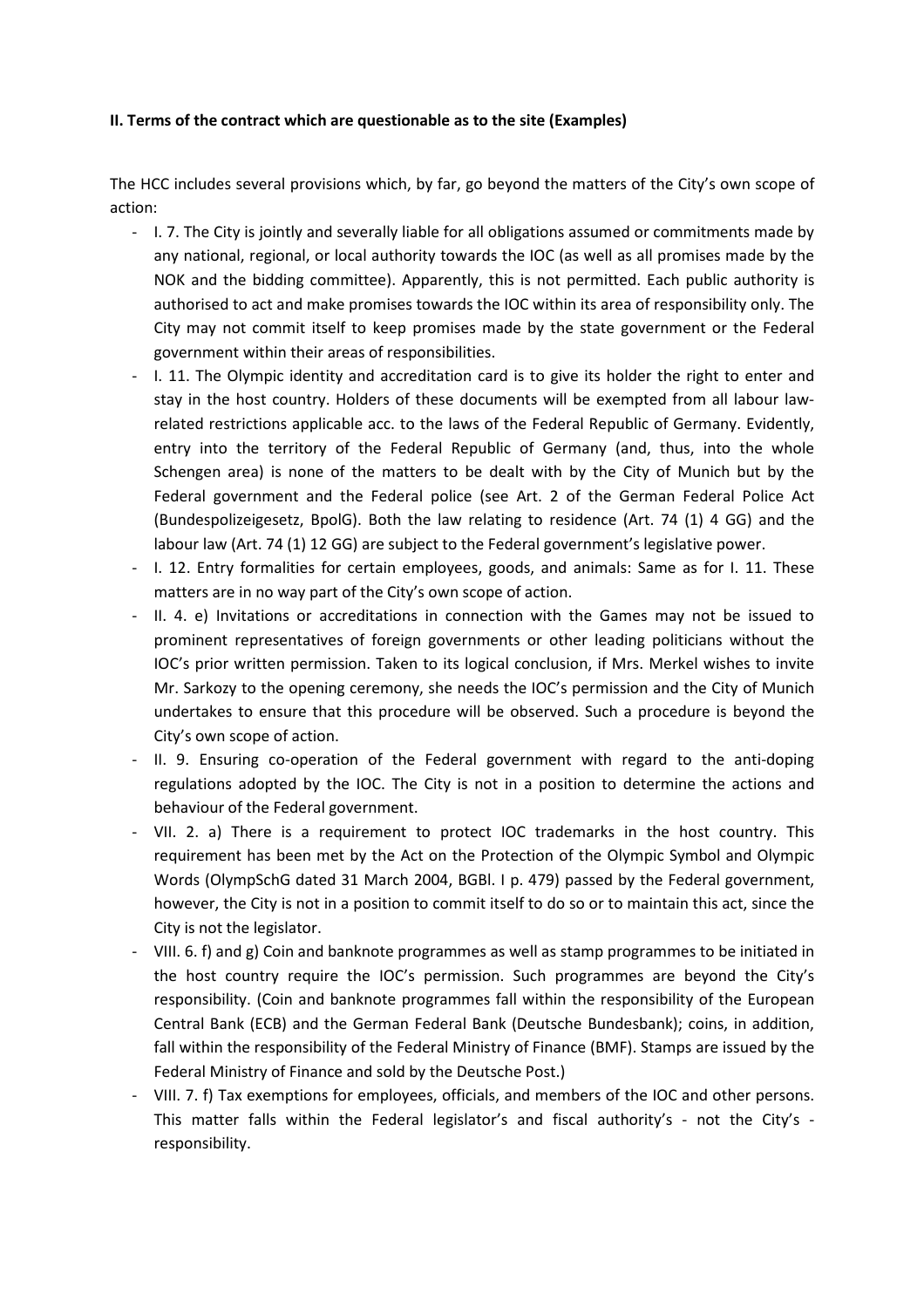The above list could be continued. The HCC includes other obligations which are to be fulfilled by the City but are clearly beyond the City's own scope of action.

Possibly, one could argue that the City does not act within the City's own scope of action but within a scope of action assigned to the City (Art. 8 GO). The provision reads as follows:

"Assigned matters

(1) The scope of action assigned to municipalities covers all matters assigned by law to the municipalities for being managed by the municipalities on behalf of the government or other public corporations.

(2) The competent government authorities can give instructions to the municipalities concerning the execution of matters assigned.

(3)  $<sup>1</sup>$  Matters can also be assigned to municipalities, including but not limited to municipalities</sup> not belonging to a rural district, for being managed by the municipalities independently.  $^{2}$  Art. 7 (2) shall apply mutatis mutandis.

(4) Upon assigning matters, the funds and resources required have to be provided."

The assignment of a task to a municipality requires a law in a formal sense (Parliament Act). Due to the provisions in Art. 84 (1) 7 GG, this has to be a Land law. The provision reads as follows:

"(1)  $<sup>1</sup>$  If the Länder implement Federal laws as a matter of their own concern, the Länder</sup> regulate the establishment of authorities and the administrative procedure.<sup>2</sup> If Federal laws stipulate otherwise, the Länder may make different regulations. <sup>3</sup> If a Land has made a different regulation according to sentence 2 above, related regulations concerning the establishment of authorities and the administrative procedure which are made under Federal law at a later date will take effect in this Land not earlier than six months following the promulgation of the Federal law, unless otherwised provided and approved by the Federal Council (Bundesrat). <sup>4</sup> Art. 72 (3) 3 shall apply mutatis mutandis. <sup>5</sup> In exceptional cases, if there is a particular need for a regulation which is uniform throughout the Federal Republic, the Federal government may regulate the administrative procedure without the Länder being allowed to derogate from this regulation.  $^6$  These laws are subject to approval by the Federal Council.<sup>7</sup> Tasks must not be assigned to municipalities and associations of municipalities by way of a Federal law."

The Bavarian Land Parliament has passed an Act on Warranties in Connection with the Application for and Hosting of the XXIII Winter Olympic Games and XII Winter Paralympic Games in 2018 (Olympic Games Act, OlympiaG).

Act dated 21 December 2010, BayGVBl. 2010, 847.

This Act, however, is important for reasons of budget law only. This Act authorises the State Government, State Ministry of Finance, and State Ministry of Food, Agriculture and Forests to make certain representations and warranties with financial effect. It does not include an assignment of tasks to the City of Munich according to Art. 8 BayGO.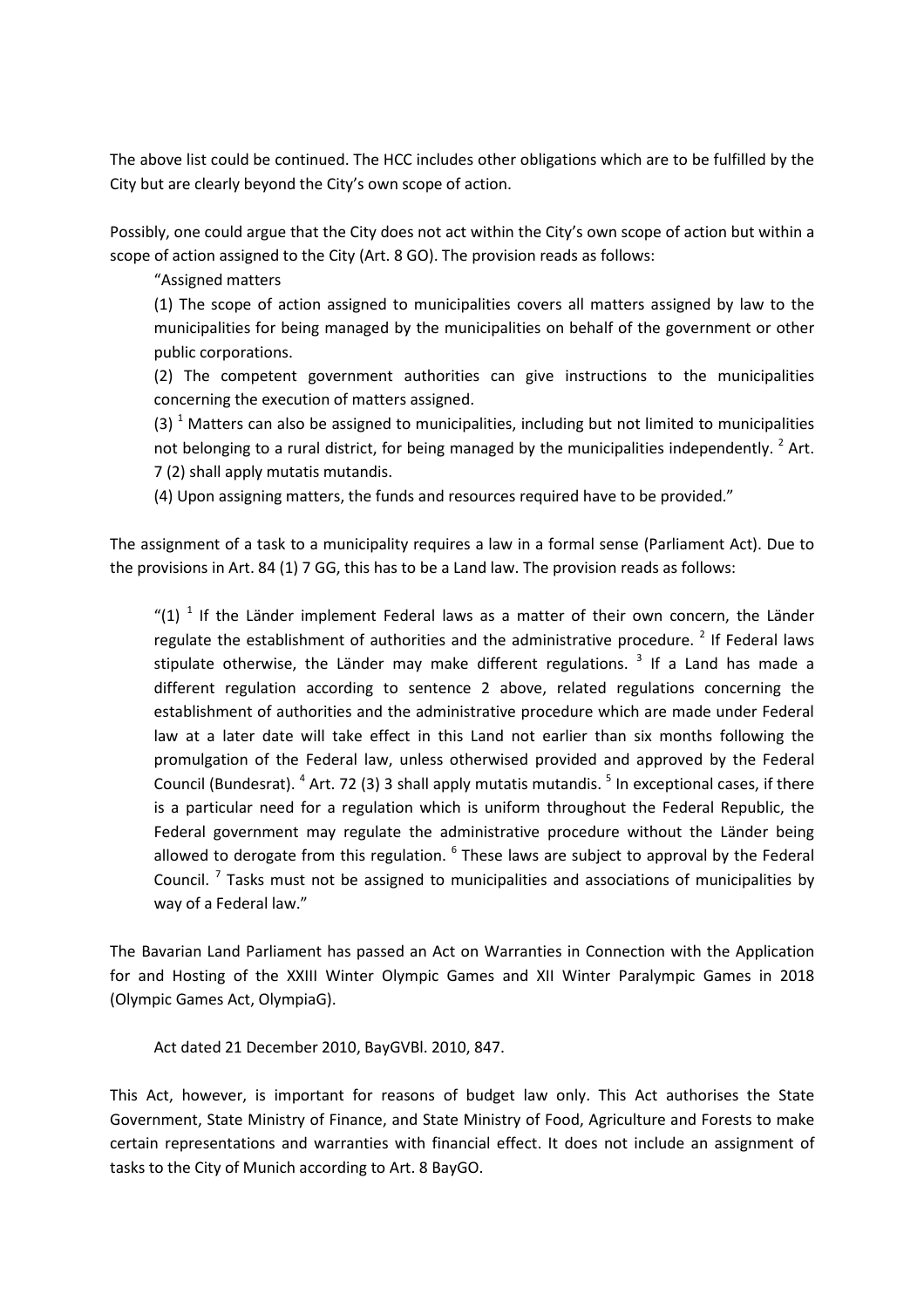### **III. Extending the City's responsibility by way of agreement (MPA)**

The reasons why the City will act outside its own scope of action when entering into the Contract are obvious and, apparently, were also seen by the Federal government, the Free State, and the City. In order to protect the City when signing the Contract, on 15 December 2010 a supplementary agreement was entered into by and between:

- the German Olympic Sports Confederation (DOSB);
- the Federal Republic of Germany;
- the Free State of Bavaria;
- the State Capital of Munich;
- the Market of Garmisch-Partenkirchen;
- the Administrative District of Berchtesgadener Land.

#### Source:

http://www.bundesregierung.de/Content/DE/Artikel/2010/11/2010-11-02-olympiabewerbungmuenchen.html.

This agreement is hereinafter referred to as "Multi-Party Agreement" or "MPA". The parties involved confirm in this agreement that all necessary measures are taken for the City to be able to completely fulfil its obligations. Any promises falling within the area of responsibility of another party than the State Capital of Munich require such other party's permission. Above all, the MPA includes the obligation to compensate for any deficit in the so-called OCOG budget. The OCOG budget (which, according to the present planning, amounts to €1,300,500,000) covers the net costs of hosting the Games without infrastructure projects (equipment, staff, administration, temporary building work, technical equipment, transport, ceremonies, cultural programme, without sports venues, accommodation, transport routes, environmental and sustainability concept, in part safety and security costs, etc.) A possible deficit in the OCOG budget is to be borne by the City, the Free State, and the Federal government at one-third each.

The MPA confirms the objections raised in section B. II. above against the assignment of the conclusion of the contract to the municipality's so-called own scope of action. The City has sole responsibility to make decisions and enter into agreements within its own scope of action. Apart from exceptional cases prescribed by law, the City does not have to obtain the permission of other public authorities or organisations within its own scope of action. However, the MPA can in no way meet the requirements of the proviso of legality concerning an assignment of tasks to the City. The assignment of a task to the City would require a formal parliament act. The MPA is an agreement under public law and can be concluded within the legal allocation of competences only without being able to make any changes to such allocation.

In conclusion, we can say already at this point that the conclusion of the Contract by the City would be unlawful. The City would be outside the tasks and competences legally assigned to the City. The MPA has no influence on this opinion.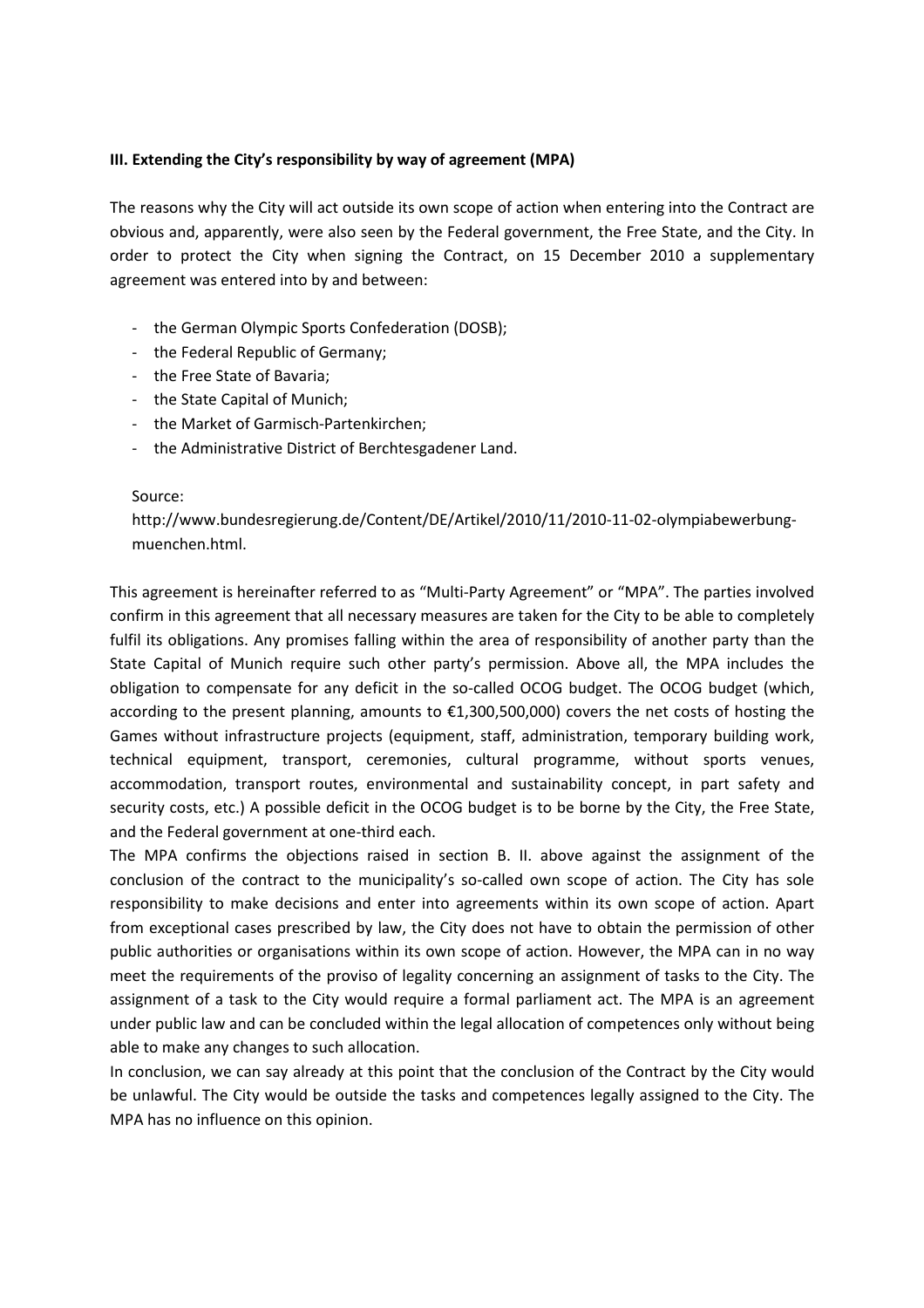#### **IV. Lack of venues for the Games in the State Capital of Munich**

The concept for the Games provides for the competitions being held at three locations: the ice sports competitions in the Ice Park in Munich, the snow sports competitions in the Snow Park in Garmisch-Partenkirchen, and the bobsleigh, luge, and skeleton competitions in Schönau am Königssee. This means that most of the Olympic competitions will not be held on the territory of the City of Munich but outside the city boundaries. This is another indication of the fact that hosting the Games is no local matter of the City of Munich. Two other municipalities are substantially involved. The fact that the State Capital of Munich appears as the applicant city to the outside world may be owed to the common Olympic practice and the requirements set by the IOC for the application. This procedure does not comply with the Bavarian municipal code. The City of Munich is not in a position to hold Olympic competitions in other municipalities as part of the City's own scope of action.

The regulations concerning the financial burden raise concerns, too. The smaller partners, i.e. the Market of Garmisch-Partenkirchen and the Administrative District of Berchtesgadener Land, are not to share in the settlement of any deficit pursuant to the MPA. According to the basis of allocation, deficits sustained due to the hosting of the Games are to be borne by the City of Munich at one-third. If it were right that hosting of Olympic Games is part of the municipalities's own scopes of action, the City of Munich would take responsibility for costs incurred in the performance of duties belonging to the City's own scope of action in, for instance, Garmisch-Partenkirchen, which would clearly be unlawful. The City may use its financial resources for the City's own duties only.

This outcome cannot be questioned even by arguing that Munich as the official host of the Games will gain the special increase in image and awareness resulting from such an award. The promotion of image and awareness is one of the duties included in the municipalities' own scopes of action.

For more details on the so-called municipal self-formation see *Manssen,* Stadtgestaltung durch örtliche Bauvorschriften (Urban Planning under Local Building Regulations), 1990, p. 139 et seq.

The above objective may only be pursued using funds allocable to the municipality's own scope of action. This is not applicable to major sporting events which are substantially held outside the municipal territory.

For instance, the City of Munich would also not be allowed to buy the rights in and "host" the German soccer league (Bundesliga) arguing that some of the matches take place in Munich.

#### **V. Conclusion concerning the local scope of action**

Winter Olympic Games are one of the biggest sporting events of the world. In the final analysis, hosting Winter Olympic Games is a matter of national concern. The diverse requirements imposed by the IOC on the applicants can be met only if the Federal government bears the main legislative, administrative, and financial responsibility. Awarding the Games to a city which is obliged to take measures beyond its competences is a procedure which is completely inconsistent with the applicable local law.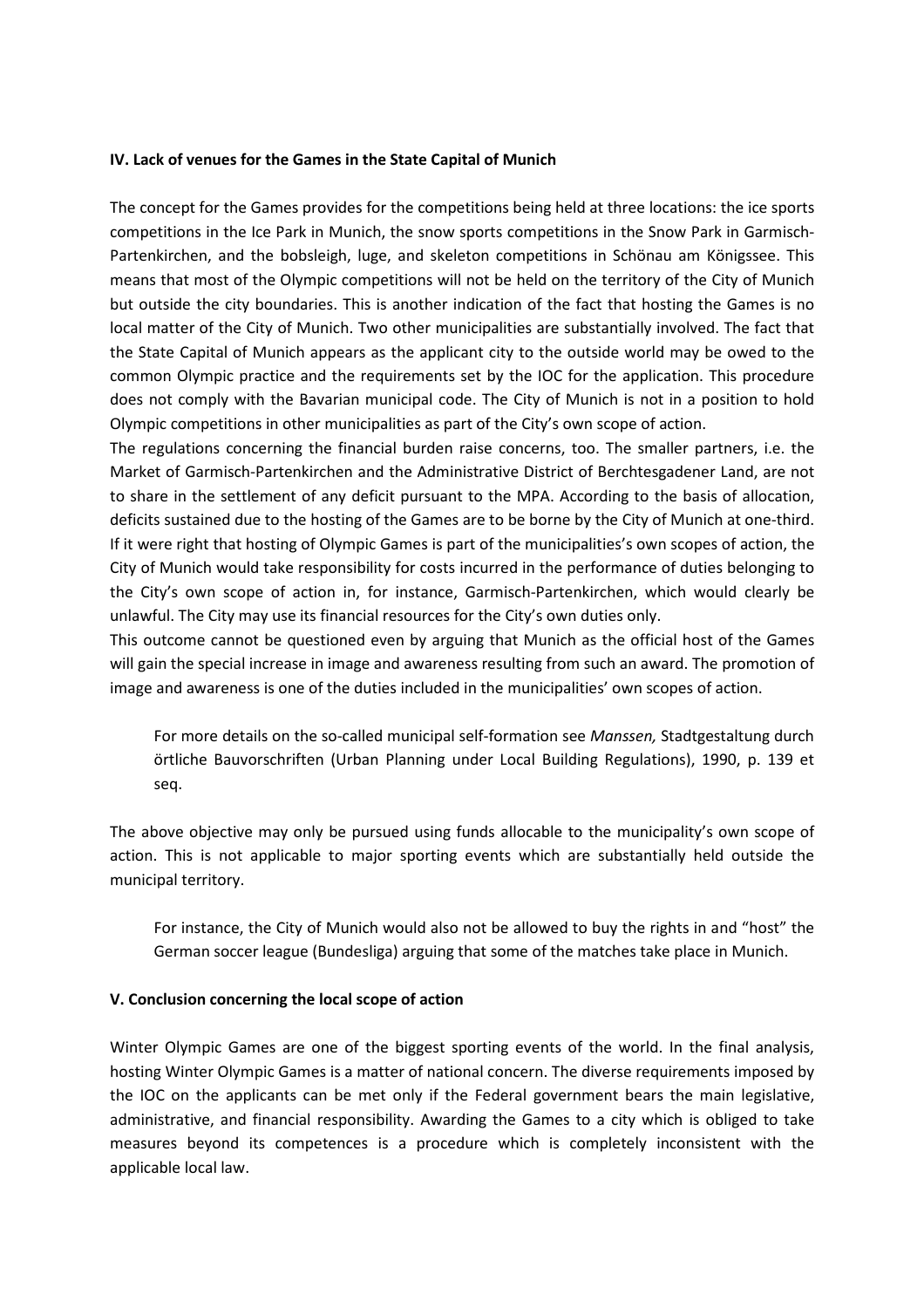This does not mean that it would not be possible to lay the foundations for applications for Olympic Games on a legal basis. It would be conceivable, by way of exception, to grant a city the permission under Land law to assume such obligations provided that the other parties involved, above all the Federal government, have agreed with legally binding effect. However, such an authorisation does not exist in the applicable Bavarian law. One of the reasons why the conclusion of the Contract by the State Capital of Munich is unlawful is that the City exceeds its scope of action clearly and undoubtedly.

# **C. Host City Contract and municipal budgetary law**

### **I. Preliminary remark**

The costs to be borne by the State Capital of Munich in connection with the Games are one of the main objections raised in the political discussion against the application for the Games. According to the above, hosting the Games under the provisions of the HCC does not fall within the municipalities' scopes of action. Hence, it is established that municipal funds and resources must not be used for hosting the Games. Therefore, the considerations below are given only alternatively on the assumption that hosting the Games and, thus, the conclusion of the Contract are to be considered as falling with the municipality's own scope of action.

### **II. Financing of the Games**

When discussing the financing of the Games, it is distinguished between the so-called Organising Committee budget (OCOG budget) and the infrastructure expenditures (non-OCOG budget). The infrastructure expenditures are divided into measures taken only if and when the Games have been awarded (i.e. some kind of specific infrastructure, e.g. sports facilities, media village) and measures to be realised - possibly at a later date - even if the Games will not be awarded (general infrastructure such as roads and rails). According to the City's own information, the costs are estimated as follows:

- Organising Committee budget: €1.3bn
- Specific infrastructure budget: €0.65bn
- General infrastructure budget: €0.95bn

The considerations below focus on the Organising Committee budget. This OCOG budget includes sunk costs. No long-lived assets will be created which can be used when the Games are over. It is the expenditure for the days of the Games.

### Source:

http://www.muenchen2018.org/files/2011\_03\_18\_fakten\_zusammenfassung\_150dpi.pdf

The OCOG budget is calculated by receipts and expenses based on the City's own information: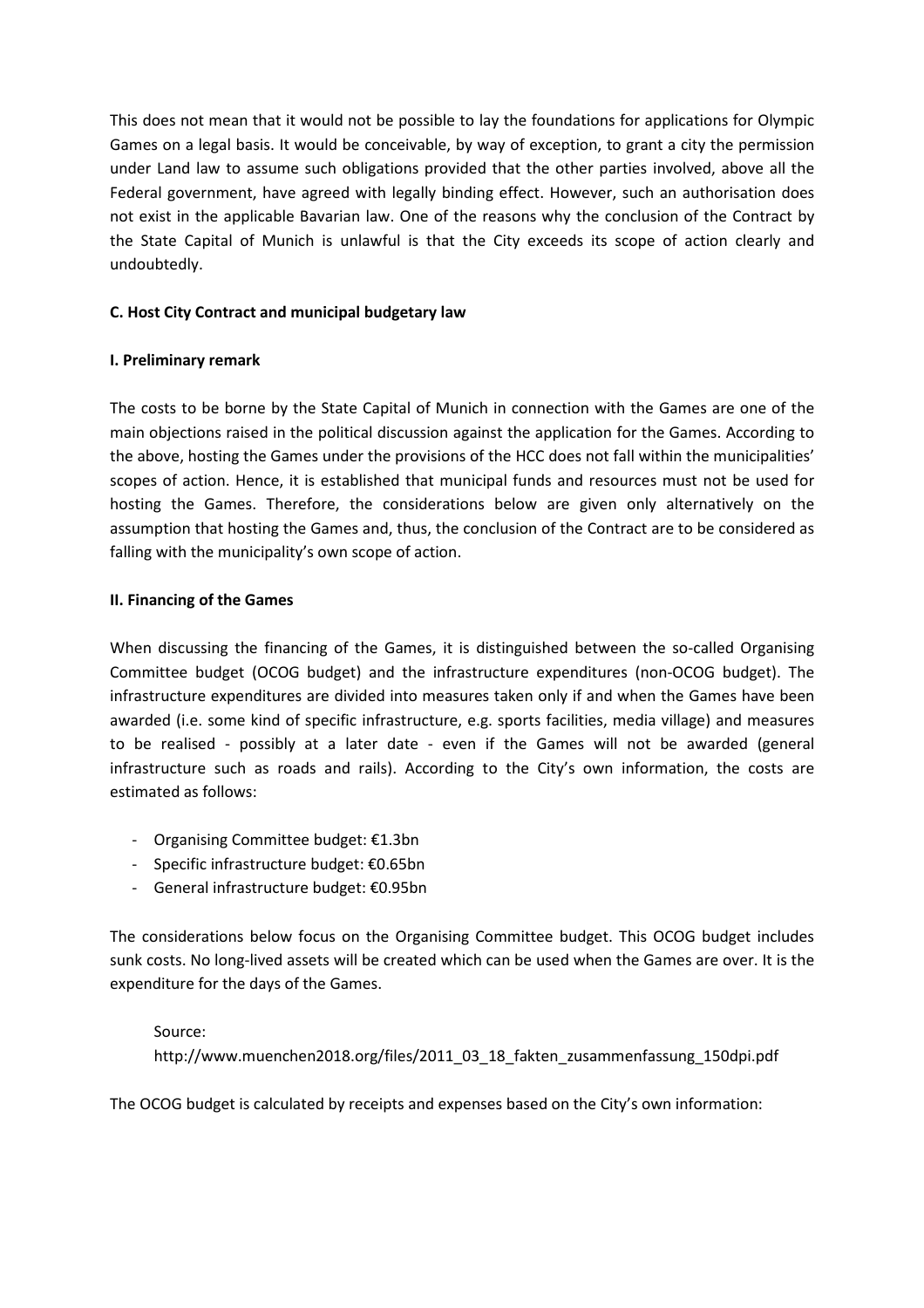| А              | Receipts              | € (k) 2010  | %              | B              | Expenses             | € (k) 2010 | %              |
|----------------|-----------------------|-------------|----------------|----------------|----------------------|------------|----------------|
| $\mathbf{1}$   | IOC contribution      | 318,700     | 25             | $\mathbf{1}$   | Sports facilities    | 120,200    | 9              |
| $\overline{2}$ | <b>TOP sponsoring</b> | 143,000     | 11             | $\overline{2}$ | Olympic Villages and | 157,700    | 12             |
|                |                       |             |                |                | other villages       |            |                |
| 3              | National              | 409,000     | 31             | $\overline{3}$ | MPC & IBC            | 38,200     | $\overline{3}$ |
|                | sponsoring            |             |                |                |                      |            |                |
| 4              | Outfitter             | 27,600      | $\overline{2}$ | 4              | Employees            | 119,900    | 9              |
| 5              | <b>Tickets</b>        | 178,000     | 14             | 5              | Information systems  | 142,400    | 11             |
| 6              | Licences              | 30,800      | $\overline{2}$ | 6              | Telecommunication &  | 66,900     | 5              |
|                |                       |             |                |                | other technologies   |            |                |
| $\overline{7}$ | Lotteries             | $\mathbf 0$ | $\mathbf 0$    | $\overline{7}$ | Internet             | 4,000      | $\pmb{0}$      |
| 8              | Donations             | 2,000       | 0              | 8              | Ceremonies and       | 62,500     | 5              |
|                |                       |             |                |                | culture              |            |                |
| 9              | Sale of assets        | 9,800       | $\mathbf{1}$   | 9              | Medical care         | 13,700     | $\mathbf{1}$   |
| 10             | <b>Subsidies</b>      | 35,000      | 3              | 10             | Catering             | 19,100     | $\mathbf{1}$   |
|                | - Federal             | 15,000      | $\mathbf{1}$   | 11             | Transport            | 81,500     | 6              |
|                | government            |             |                |                |                      |            |                |
|                | - Land                | 15,000      | $\mathbf{1}$   | 12             | Safety and security  | 31,800     | $\overline{2}$ |
|                | - State Capital       | 5,000       | $\mathbf 0$    | 13             | Paralympic Games     | 73,400     | 6              |
| 11             | Others                | 146,600     | 11             | 14             | Marketing &          | 41,400     | 3              |
|                |                       |             |                |                | Promotion            |            |                |
|                |                       |             |                | 15             | Administration       | 78,600     | 6              |
|                |                       |             |                | 16             | Pre-Olympic events   | 12,200     | $\mathbf{1}$   |
|                |                       |             |                | 17             | Others               | 237,000    | 18             |
|                | Deficit               | 0           |                |                | Surplus              | 0          |                |
|                | <b>TOTAL</b>          | 1,300,500   | 100            |                | <b>TOTAL</b>         | 1,300,500  | 100            |

#### **III. Permissibility under local law of taking over financial obligations arising out of the OCOG budget**

### **1. Items included in the financing plan which are particularly problematic**

#### **a) IOC Contribution**

Within the framework of the legal opinion to be given here, it is not possible to look deeply into every single item. However, it is obvious that the financial funds provided by the IOC are supported by a weak legal basis.

According to the estimate, the IOC will contribute €318.7m which is an essential component of financing. The HCC is the legal basis for this contribution and contains the following terms:

### I.14. Contribution at the IOC's discretion

"Notwithstanding any rights and benefits contemplated in section 13 of this *Contract*, the IOC, at its own discretion, may make a financial contribution (hereinafter referred to as "IOC Contribution") to the OC to which the restrictions and conditions below apply:

i) The IOC is under no binding obligation towards the OC or any third party to make the *IOC Contribution.* The IOC, at its own discretion and on the basis of completely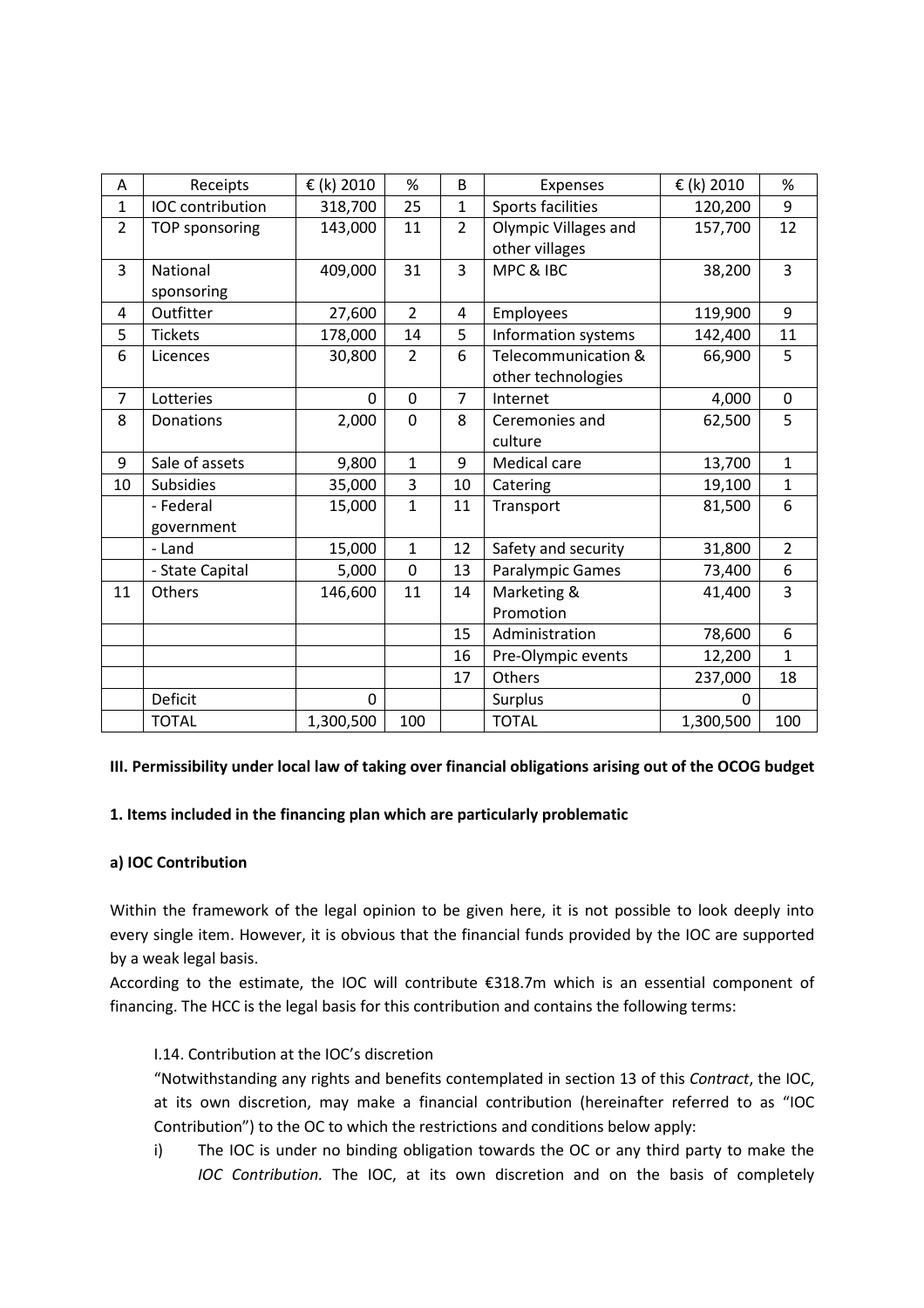indepedently selected and defined criteria and factors, is completely free to decide whether or not it will pay such an *IOC Contribution.*

ii) If the IOC decides to pay an *IOC Contribution*, the IOC, at its own discretion, will determine the date and amount of such a contribution as well as the terms and conditions related to such contribution and its payment.

Notwithstanding the rights of the IOC pursuant to this Article 14, the IOC, without any obligation to do so, points to the fact that such an *IOC Contribution* is subject to the successful completion of the *Games* and the receipt of all necessary financial documents, audit reports, and other reports and information by the IOC as well as to the confirmation that (a) the *Games* were planned, organised, financed, and held to the IOC's full satisfaction and (b) the *City*, the NOK, and the OC have completely fulfilled all of their obligations under this *Contract."*

Actually, this clause is bizarre from a legal point of view. It reveals the IOC's monopolistic, uncontrolled, and unlegitimised position which enables this organisation to dictate contract terms to the applicant cities. Hosting the 2018 Winter Olympic Games is a common concern to the contracting parties. The City and, in the background, the Free State and the Federal government are going to assume financial burdens in the amount of several billion euros, whereas the financial contribution made by the IOC is subject to a number of conditions which the City as a contracting party is partly unable to influence. The IOC determines the amount and date of payment and attaches to the payment the conditions that the Games have taken place to the IOC's full satisfaction and the City, the NOK, and the Organising Committee (OC) have completely fulfilled all of their obligations. Such a request should be considered to be contrary to public policy. Under German law, a transaction is contrary to public policy pursuant to Art. 138 of the German Civil Code (Bürgerliches Gesetzbuch, BGB), if it is in contradiction to the "feeling of decency of all people thinking just and equitably".

The above quotation is the famous wording used by the Supreme Court of the German Reich, RGZ 80, 219/221, cf. *Armbrüster,* Müncher Kommentar zum BGB (Munich Commentary on the Civil Code),  $5<sup>th</sup>$  edition 2006, Volume 1,  $1<sup>st</sup>$  issue, Art. 138, marginal no. 14 et seg.

The HCC to be concluded is to be governed by Swiss law. However, contracts which are contrary to public policy are ineffective under Swiss law, too.

Cf. Art. 20 OR, and in more detail, *Böhringer/Hunger/Kasper/Münch/Waltenspühl,* Prinzipien des Vertragsrechts (Principles of Law of Contract), 2006, 3.15. A closer review of the effectiveness of the HCC under civil law is not subject of this opinion. However, the HCC contains an arbitration clause (XII. 20) for the Court of Arbitration for Sport (CAS) in Lausanne. It can only be guessed what the arbitral award made by the CAS on a dispute between a sports association and a foreign public authority would be. Therefore, the evaluation of the financial risks has to be based on the assumption that the Contract is considered to be effective.

The City does not even be entitled to the IOC's financial contribution if all contractual obligations have been fulfilled. This agreement stipulated in Art. 14 of the HCC is supplemented by other clauses which further worsen the City's position. Pursuant to Art. VIII. 8. HCC 5% of the contribution to be made by the IOC will be allocated to a reserve fund. The IOC will dispose of the reserve fund at its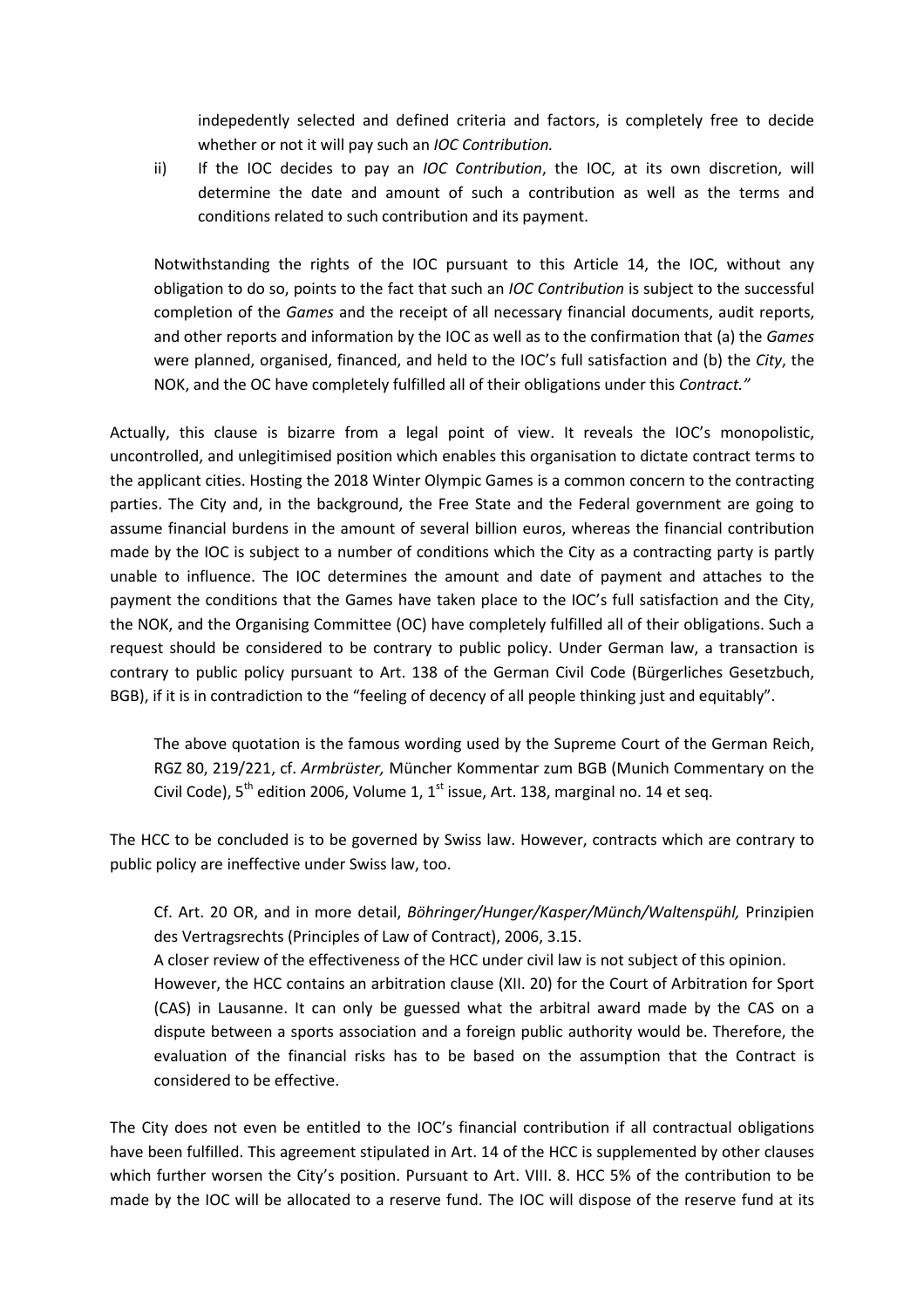own discretion, i.e. the IOC can pay invoices which the City or the OC is unwilling or unable to pay and the IOC, at its own discretion, may take all amounts withheld as penalty.

### **b) Other receipts and expenses items**

As far as the other receipts are concerned, the estimate appears to be very optimistic. The only receipts that can be considered safe should be the €35m contributed a priori as grants by the Federal government, the Free State, and the City. All other receipts and expenses items are estimates. As experience gained with previous Olympic Games teaches, significant deficits cannot be excluded.

### **c) Breach of contract; Damages**

The IOC, to a great extent unilaterally, imposes any risks resulting from a breach of contract on the City or the OC. Particularly noticeable are the terms mentioned below:

- I. 9. a) and b) HCC: Release of the IOC, IOC members, and other persons affiliated with the IOC from liability for any incidents attributable to acts performed by the OC or the City and for the case that taxes will be imposed. The IOC will not pay damages to third parties, not even for acts performed by the IOC.
- I. 9. c) HCC: Release from liability in case of breach of contract or non-performance or termination of the Contract by the IOC, except for wilful or grossly negligent misconduct by the IOC.
- VIII. 8. HCC: Highly severe penalty clause stipulating that the IOC, for the IOC's own account, shall be allowed to withhold any amounts deposited in the general reserve fund as penalty without notification, if the Games do not take place as contractually agreed for reasons which are directly or indirectly attributable to the performance or non-performance of any obligations under the Contract by the City, the NOK, or the OC.
- XI. 1. HCC: Waiver of any claims against the IOC in case of withdrawal of the Games or termination of the Contract.
- I. 5. HCC: Extremely tightened liability due to the fact that the City, the NOK, and the OC are responsible for the performance of any obligations of third parties such as the government, regional and local authorities, and other municipalities.

### **2. Legal basis under municipal budgetary law**

Apparently, the State Capital of Munich will assume considerable financial risks by entering into the Contract. The City shall be responsible at one-third for any deficit the amount of which seems to be difficult to estimate. The Bavarian municipal code provides for the assumption of such risks to a limited extent only.

### Art. 61 (3) BayGO reads as follows:

 $1$ <sup>1</sup> In its budget management, the municipality is obliged to minimise any financial risks.<sup>2</sup> An aggravated risk exists if particular circumstances, including but not limited to a gross disproportion in the spreading of risk to the disadvantage of the municipalities, create the risk of a considerable financial damage."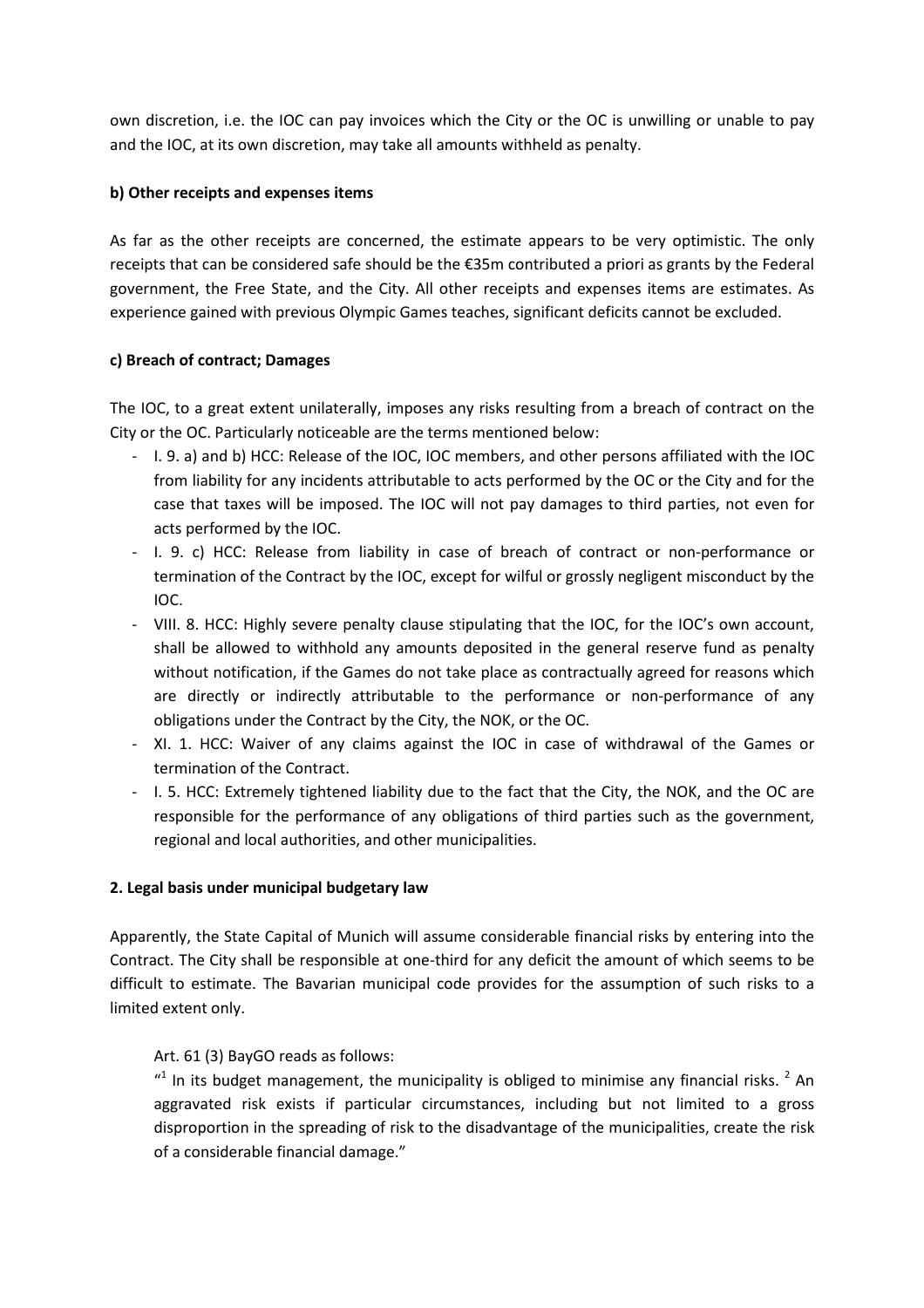This provision has been included in the Bavarian municipal code with a view to so-called US Cross Border Transactions. See *Hölzl/Hien/Huber,* Gemeindeordnung mit Verwaltungsgemeinschaftsordnung, Landkreisordnung und Bezirksordnung für den Freistaat Bayern (Municipal Code including Association of Administrations Regulations, Rural District Regulations, and District Regulations), commentary, loose-leaf edition, Art. 61 GO 4.1, looseleaf edition (rev.: November 2010). However, the field of application of this provision is not limited to such transactions. It applies to all transactions carrying a financial risk.

In the interpretation of the conditions stipulated in Art. 61 (3) BayGO the particularities of each municipality have to be taken into consideration. Being the biggest Bavarian municipality, the State Capital of Munich is undoubtedly of particular financial strength. On the other side, the conditions for assuming an aggravated risk pursuant to Art. 61 (3) 2 BayGO exist. As for the spreading of risk under the Contract there is a complete disproportion for the benefit of the IOC and to the disadvantage of the City. This becomes clear when merely reading the Contract. Rightly, the review of a comparable host city contract concluded in connection with the application of the city of Salzburg for the 2014 Winter Olympic Games by local legal experts has shown:

The HCC is characterised by a set of maximum obligations and liabilities of the Host City, the NOK, and the OC and a set of minimum obligations and liabilities of the IOC.

See letter no. 20801-48.177/93-2003 dated 19 September 2006 by the Department of General Financial Affairs of the Province of Salzburg to the Province Governor

The municipal corporation of the city of Salzburg arrives at a similar result.

See letter no. MD/00/50893/2006/001 dated 5 October 2006: As for the liability, the risks to be assumed by the city are of hardly assessable diversity.

Even the Bavarian Olympic Games Act mentioned above makes clear that the potential financial damage threatened to be sustained by the City when concluding the Contract is not quantifiable.

Act dated 21 December 2010, BayGVBl. 2010, 847.

Herein, Art. 39 (1) of the Bavarian Financial Regulations (Haushaltsordnung, BayHO) are declared applicable insofar as the amount of the authorised guarantee has to be identified. The reason behind this is that it is not possible to estimate the financial burden to be borne by the Free State due to the assumed guarantee for one-third of any deficit. The invalidation of Art. 39 (1) BayHO relates to the deficit guarantee assumed by the Free State pursuant to Art. 2 (1) 1 OlympiaG.

See statement of the reasons for the act, LT-Drs. 16/5873, p. 6, referring to Para. 1 (2): Limiting the amount of the deficit guarantee is not possible without affecting the chances of success of the application.

In the interest of the application for the Games, the Bavarian Parliament invalidates a budgetary provision which is natural and, in fact, inevitable for proper budget management. However, there is no amendment of law for the municipalities and, in particular, the City. The Bavarian municipal code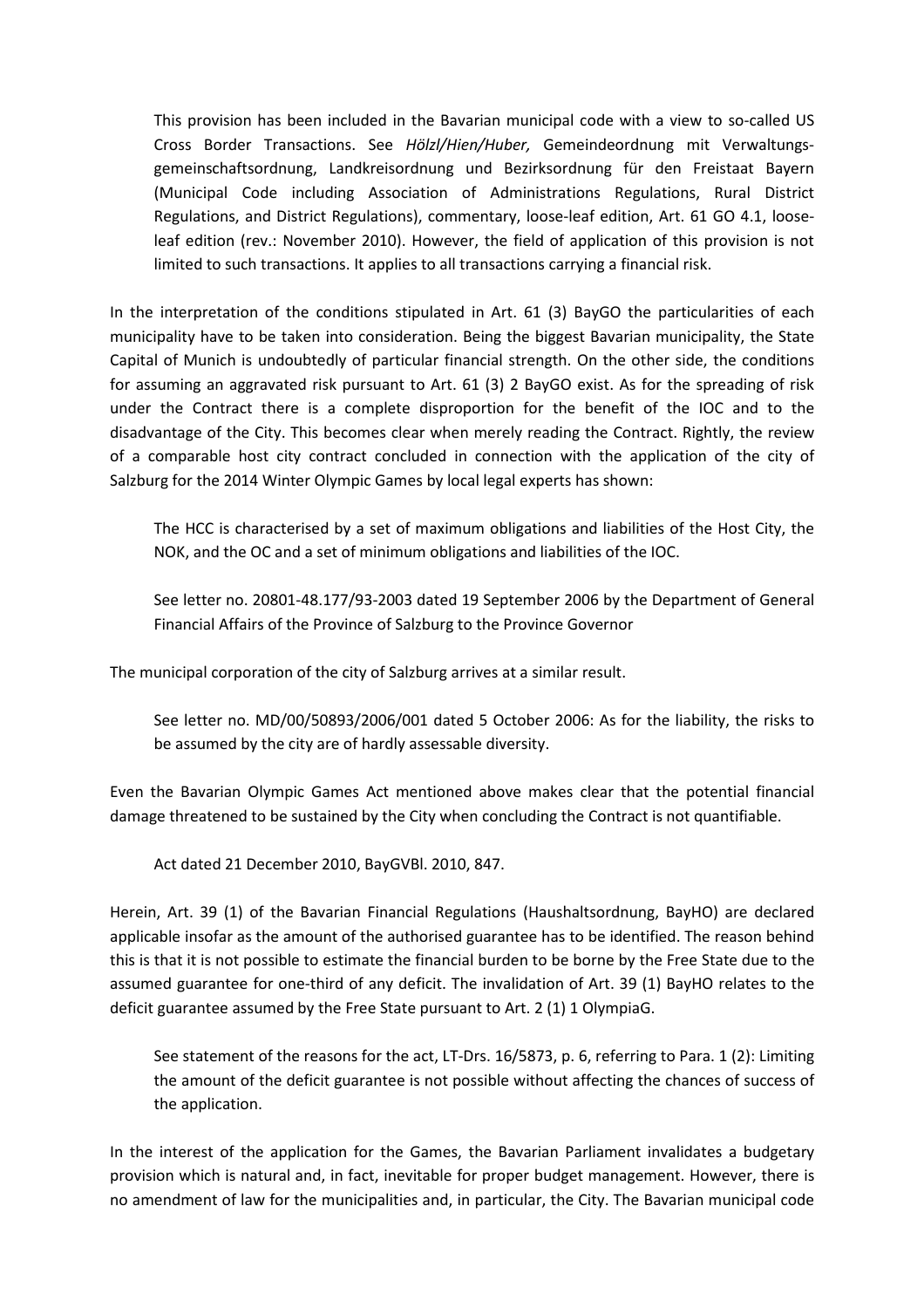has not been amended. If the Free State of Bavaria, which has a much stronger financial strength than the State Capital of Munich, were, under its own budgetary law, not allowed to assume an unlimited deficit guarantee, the logical conclusion is that the municipalities, all the more, would not be allowed to do so under their municipal budgetary law.

Hence, the conclusion of the HCC is clearly inconsistent with Art. 61 (3) BayGO. There is a gross disproportion in the spreading of risk to the disadvantage of the municipalities and for the benefit of the IOC.

In addition, the HCC has to be consistent with the credit system provisions of the municipal code. Pursuant to I. 4. HCC, the City assumes the joint and several liability for any and all guarantees, promises, statements, warranties, and other obligations and duties under the Contract as well as all for any indirect losses and damages, costs, and liability claims. This liability does not only apply to the City's own obligations, but also to the obligations of the NOK and the OC. Here again, it is doubtful if this provision is consistent with the Bavarian municipal code, including but not limited to Art. 72 BayGO.

The provision of Art. 72 BayGO reads as follows:

"Credit-like obligations; Securities

(1) The conclusion of legal transactions having the same economic effect as the raising of a credit is subject to permission.

(2)  $^1$  The municipality may assume guarantees, guarantee agreements, and obligations from related legal transactions which include taking the responsibility for third-parties' liabilities or the occurrence or non-occurrence of certain circumstances only for the performance of the municipality's own duties. <sup>2</sup> Legal transactions are subject to permission if they are not concluded as part of routine administration work.

(3) The municipality has to obtain the permission for the provision of securities for the benefit of third parties.

(4)  $^1$  Art. 71 (2) 2 and 3 and, for the provisional budget management, Art. 69 (4) 2 and 3 apply mutatis mutandis for the permission.  $2$  Permission has to be refused if the legal transaction does not have an investment for subject but is aimed at receiving economic advantages by the municipality obtaining inland tax privileges for the benefit of a third party.

(5) The State Ministry of the Interior in agreement with the State Ministry of Finance, by way of a statutory instrument (Rechtsverordnung), may exempt legal transactions from the requirement of a permission if such transactions:

1. are assumed by the municipalities for the performance of certain duties; or

2. are of no major importance to the municipalities; or

3. due to their nature, occur at regular intervals."

The City is required to take the responsibility for third parties' (e.g. the OC's) liabilities. According to criteria under civil law, total liability is the City's own liability, too. However, the objective of Art. 72 (2) BayGO has to be interpreted as to cover joint and several liabilities, too. Otherwise, a municipality could evade the requirement of a permission for taking the responsibility for third parties' liabilities by taking the liabilities as its own joint and several liability.

Furthermore, the question arises whether or not taking responsibility for the occurrence or nonoccurrence of certain circumstances is required. Essential aspects of the diverse terms stipulated in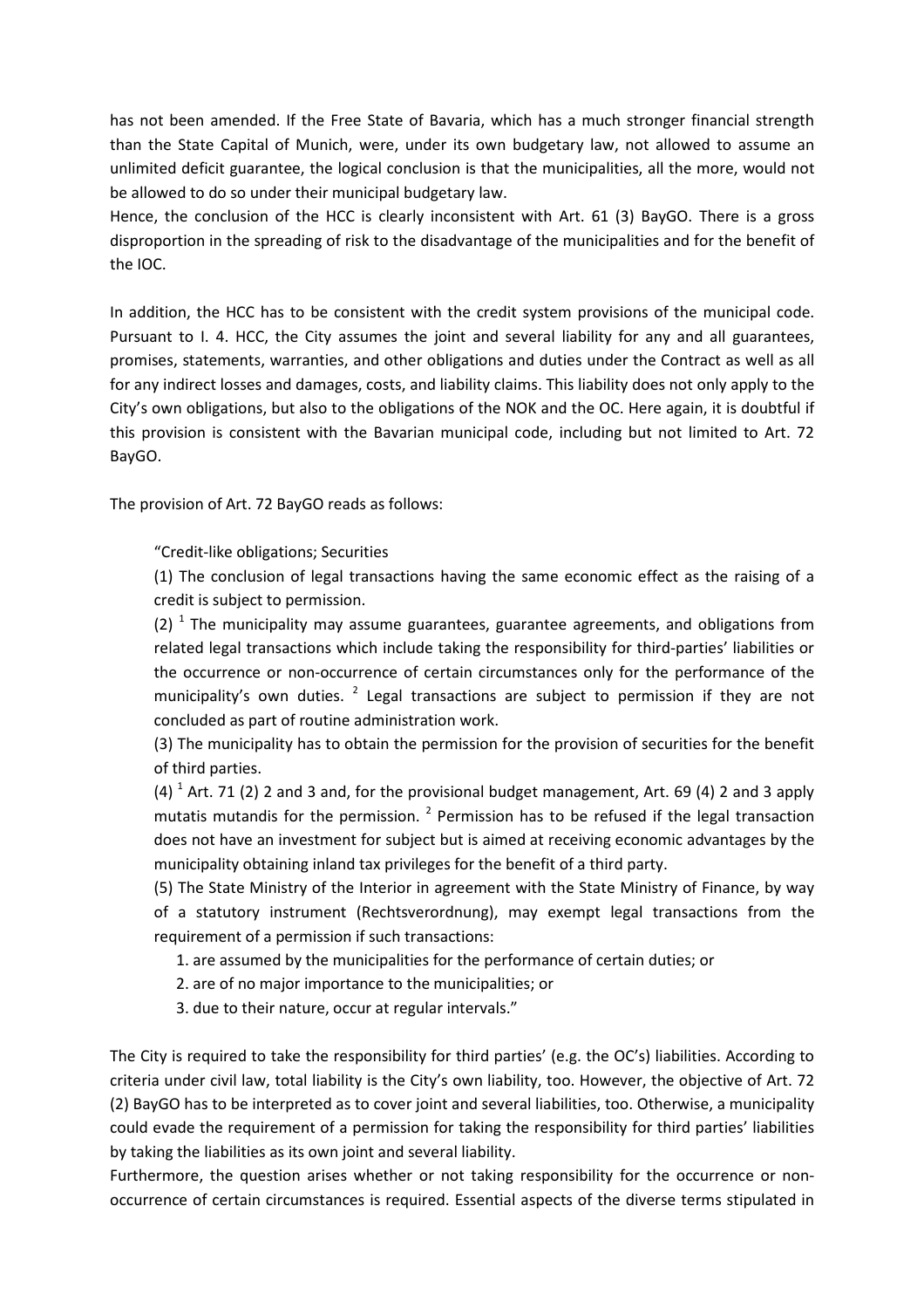the HCC are beyond the City's competence. It cannot be foreseen if the Contract will be observed by all other parties possibly indirectly involved such as the Federal government or the Free State. This situation creates a risk for the City which is subject to the reservation of permission stipulated in Art. 72 (2) BayGO.

Therefore, permission by the competent legal supervision authority (Rechtsaufsichtsbehörde), i.e. the Government of Upper Bavaria, would be required for several reasons (Art. 72 (1), 117 (1), 110 (2) BayGO). Granting such a permission would not be allowed. The provision of Art. 72 BayGO would be violated since hosting the Games on the whole and taking responsibility for any deficits mainly sustained on the territory of other municipalities are non of the City's duties (Art. 72 (2) 1 BayGO). Apart from this, assuming such liabilities violates Art. 61 BayGO, as already discussed above.

As far as is known, a permission for the conclusion of the Contract by the Government of Upper Bavaria does not exist. Such a permission cannot be granted at all since the IOC reserves the right to unilaterally amend the draft contract until the signing of the Contract. That means that the final version will be known only when the Contract is submitted for signature. If the Mayor (Oberbürgermeister) signs the HCC after the Games have been awarded, if applicable, to Munich the provision of Art. 117 (2) BayGo will apply:

"Municipal decisions as well as transactions under civil law will become legally effective only after the permission required by this law has been granted."

However, under legal competence regulations, the Bavarian legislator may enact regulations concerning the authority to represent only, and not regulations attributable to civil law.

For a comparable problem with Art. 38 (2) GO see *Prandl/Zimmermann/Büchner,* Kommunalrecht in Bayern (Municipal Law in Bavaria), Art. 38 GO 4., loose-leaf edition (rev.: August 2010); *Widtmann/Grasser/Glaser,* Bayerische Gemeindeordnung (Bavarian Municipal Code), Art. 38 GO marginal no. 11, loose-leaf edition (rev.: May 2010); see also *BGH,* judgement dated 10 May 2001, NJW 2001, 2626 (2626), in addition *Sensburg,* NWwZ 2002, 179 et seq.

Should the Munich Mayor sign the HCC without permission he would act as an "unauthorised agent". Due to the large number of violations of the Bavarian municipal code, granting a subsequent permission would not be allowed. A permission granted in spite of that would be unlawful and void (Art. 44 (1) of the Bavarian Administrative Procedure Act (Verwaltungsverfahrensgesetz, BayVwVfG)).

Art. 44 (1) BayVwVfG reads as follows:

"(1) An administrative act is void if it suffers from a particularly grave defect which becomes apparent by a prudent assessment of all relevant circumstances."

Both conditions for invalidity exist. As described above, the violations of the Bavarian municipal code are grave. Principles of rule of law, above all observance of the legal allocation of competences, are disregarded in the interest of the sole key objective to be the successful bidder for the Games. With the conclusion of the Contract, the municipality would act outside its responsibility within the association and outside the applicable municipal budgetary law.

The violations described above are obvious. They are known to both the City and the regulatory authorities and have been discussed at a public meeting.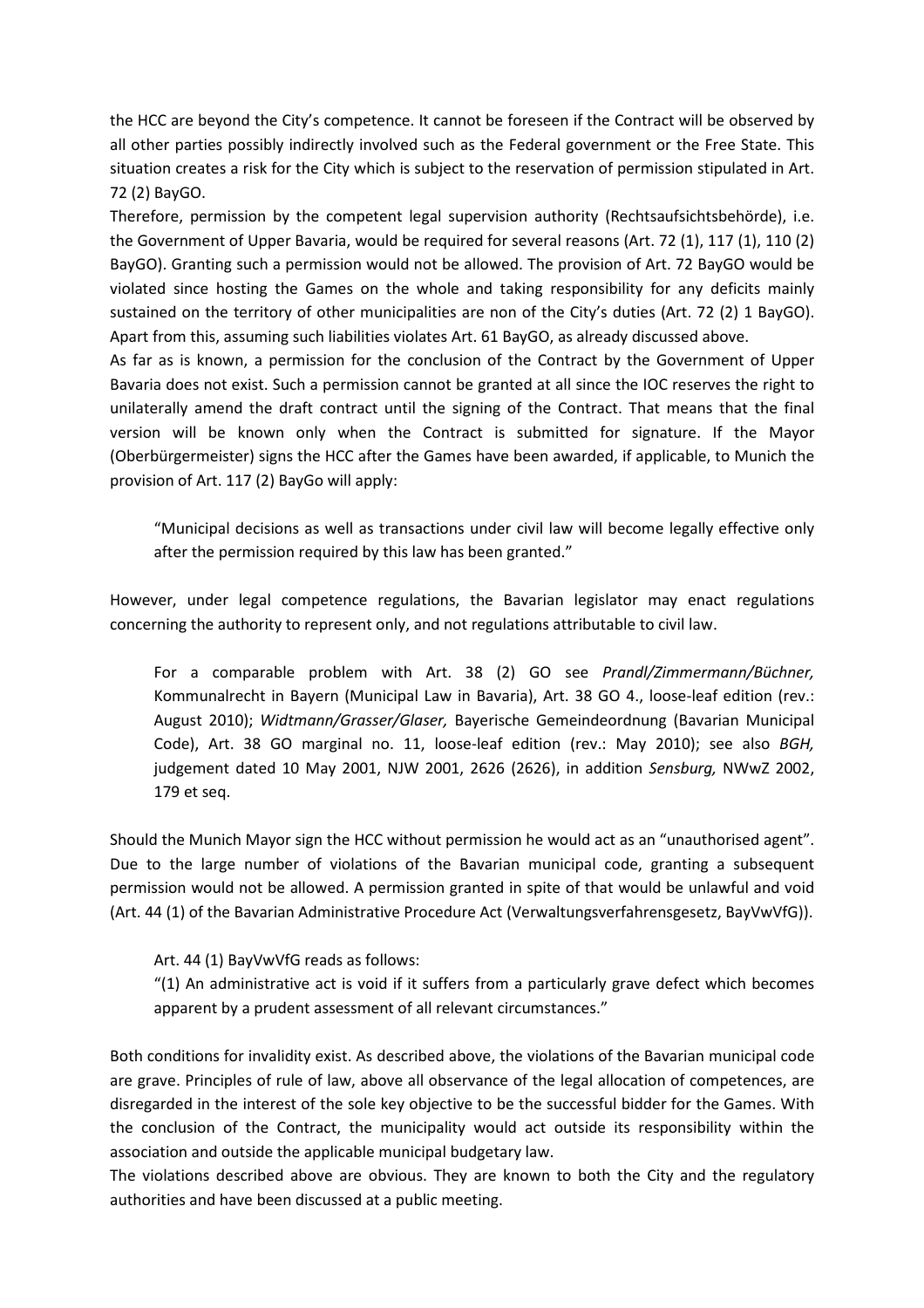Cf. Discussion of the City Council of Munich, minutes of the meeting of 6 October 2010, http://www.muenchen.de/cms/prod1/mde/\_de/rubriken/Rathaus/11\_politik\_str/Sitzungsprot okolle/34.pdf, accessed at 12:03 on 18 June 2011.

Accordingly, when granting the permission the authorising body would act just as outside the legal order as the City does when signing the Contract. The Contract cannot be approved. Any other outcome of the review would be outside the scope of interpretation and would only be guided by the intent to legally support the conclusion of the Contract somehow. The unlawfulness of a permission possibly granted for the Contract by the Government of Upper Bavaria would be all to obvious.

See *Kopp/Ramsauer*, VwVfG, 11<sup>th</sup> edition 2010, Art. 44 marginal no. 12; *Manssen*, Allgemeines Verwaltungsrecht (General Administrative Law), 2005, p. 77.

Every average citizen is able to realise that granting the permission is in pursuance of the apparant purpose to permit behaviour which is beyond the City's area of responsibility. It is obvious that the City will assume financial risks which are difficult to quantify and which are inadmissible under municipal budgetary law because they would not even be admissible for the state budget. The principle of the lawfulness of administration as a central part of the principle of rule of law would be sacrificed for the aim of becoming the successful bidder for the Games.

Hence, the Mayor's signature of the Contract would not be binding to the City. The City would not be obliged to anything. The IOC should be made aware of the fact that, under applicable Bavarian local law, it is not possible to effectively assume obligations stipulated in the HCC. The IOC would not have the right contracting party for the HCC. A different result would be subject to amendments in the legal regulations which would provide for special arrangements for the application by municipalities for a major sporting event such as the Games. It is not until then that an effective permission for the Contract and, thus, a legally binding obligation of the City would be possible. However, such an act is not in preparation.

#### **D. Local supervision**

The State Capital of Munich is under the legal supervision authority of the Government of Upper Bavaria and, at a higher level, of the State Ministry of the Interior. Pursuant to Art. 109 (1) BayGO, the legal supervision authorities are responsible for supervising the lawfulness of administration. Legal supervision is a necessary correlate of self-government and is to ensure that laws and justice are observed (Art. 20 (3) GG).

See BVerfGE 78, 331/341; see also *Becker,* in: Becker/Heckmann/Kempen/Manssen, Öffentliches Recht in Bayern (Public Law in Bavaria),  $5<sup>th</sup>$  edition 2011, marginal no. 560.

Signing of Contract, as known today, by the City of Munich would be unlawful. Pursuant to Art. 112 (1) BayGO, decisions taken by the city council to accept the HCC could be disapproved by the government.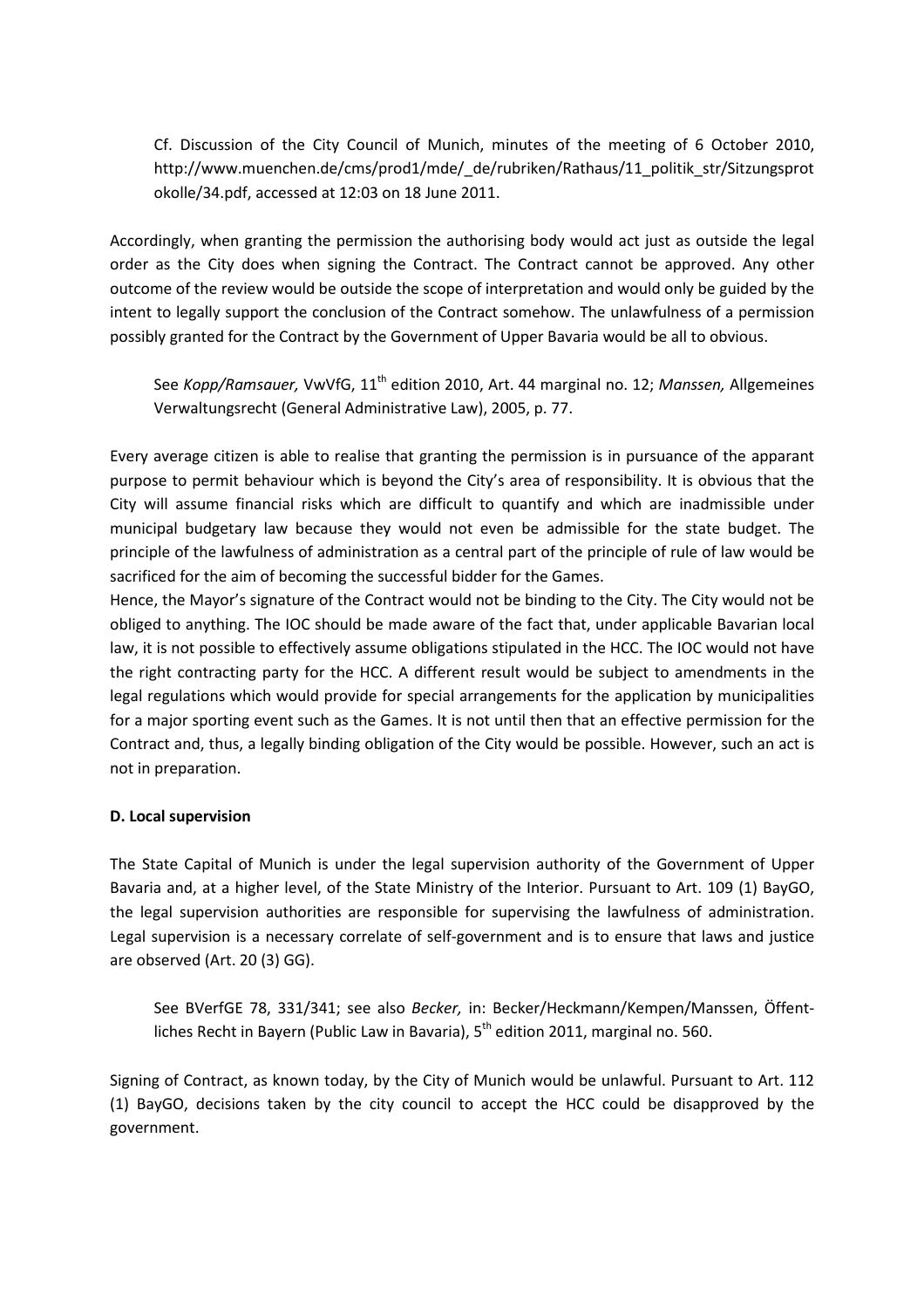Art. 112 BayGO reads as follows:

"Right to disapprove

 $1$  The legal supervision authority may disapprove of unlawful decisions taken and orders made by the municipality and demand such decisions or orders being set aside or amended.  $^2$  In the case of non-fulfilment of any duties or obligations under public law, the legal supervision authority may request the municipality to take the necessary measures."

Disapproval, however, is at the government's discretion. The government may take action, but is not obliged to do so. Accordingly, the government may acquiesce unlawful behaviour of a municipality. A so-called limitation of discretion to zero would be an exception. In this case, the government would be obliged to take action. Such an obligation can also be considered within the scope of local supervision.

*Bauer/Böhle/Ecker,* Bayerische Kommunalgesetze (Bavarian Municipal Laws), Art. 112 GO marginal no. 7, loose-leaf edition (rev.: September 2010); *Prandl/Zimmermann/Büchner,* Kommunalrecht in Bayern (Municipal Law in Bavaria), Art. 112 GO 2., loose-leaf edition (rev.: August 2010); *Widtmann/Grasser/Glaser,* Bayerische Gemeindeordnung (Bavarian Municipal Code), Art. 112 GO marginal no. 2, loose-leaf edition (rev.: May 2010).

In view of the severity of violation of the principles under constitutional and local laws (including but not limited to acts outside the scope of action, obvious financial risk), it is reasonable to assume that the government has an objective legal obligation to take action.

Accordingly, the government must not grant the permissions required for the legal transactions which are subject to approval pursuant to Art. 72 BayGO, as shown above.

However, in the light of the political decision to support the City's application for the Games it cannot be expected that the Government of Upper Bavaria, which is subordinate to the Bavarian Ministry of the Interior, will disapprove of related decisions. The political support of the application by the State Government is free of doubt and will result in the government not taking action against the obvious violations of law which would be associated with the signing of the Contract. The necessary permissions will be granted claiming the legally non-tenable argument of Special Case.

Individual citizens cannot appeal against this situation. They are not entitled to take legal supervisory action.

See *Bauer/Böhle/Ecker,* Bayerische Kommunalgesetze (Bavarian Municipal Laws), Art. 112 GO marginal no. 11, loose-leaf edition (rev.: September 2010); *Becker,* in Becker/Heckmann/ Kempen/Manssen, Öffentliches Recht in Bayern (Public Law in Bavaria),  $5<sup>th</sup>$  edition 2011, marginal no. 562; *Widtmann/Grasser/Glaser,* Bayerische Gemeindeordnung (Bavarian Municipal Code), Art. 112 GO marginal no. 2, loose-leaf edition (rev.: May 2010).

German law does not provide for a right of individual citizens to lawful behaviour of state bodies. Therefore, the Government of Upper Bavaria can only be made aware of the unlawfulness of the contracts. Legal enforcement of supervisory measures is not possible.